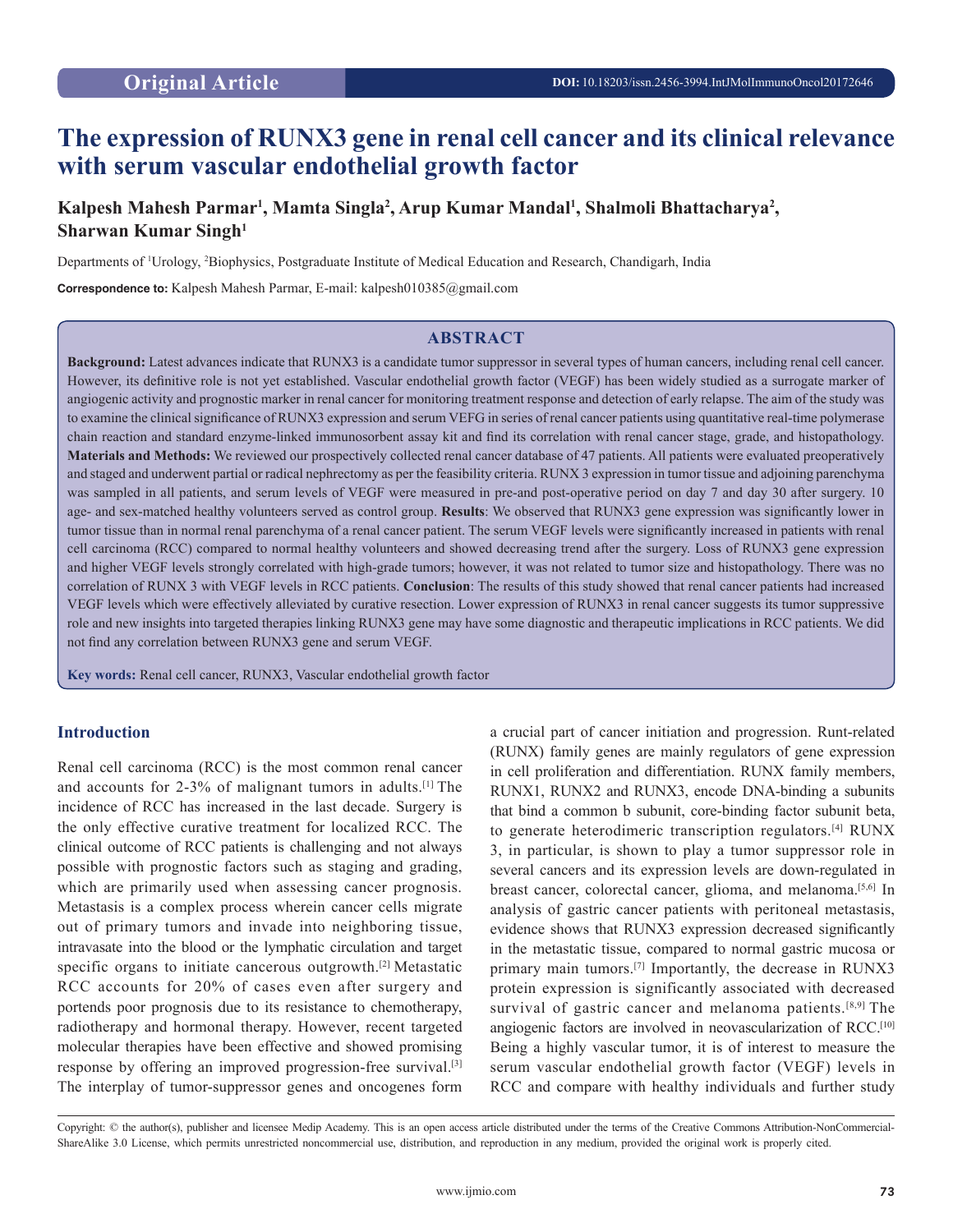the correlation of serum VEGF and RUNX3 gene expression in tumor tissue in RCC patients.

## **Materials and Methods**

#### **Study population**

A total of 55 patients with renal tumors based on imaging studies underwent surgery between July 2013 and December 2014. Four patients with histopathology as benign tumor and four patients who did not complete the study protocol were excluded from the study. The control group comprised 10 age- and sex-matched healthy volunteers. Clinical characteristics included patients age, sex, complete blood count, renal, and liver function test and all patients underwent contrast computed tomography for staging purpose. Radical or partial nephrectomy was done based on feasibility and negative margin status. Tumors were graded according to the Fuhrman nuclear grading system and staged according to the American Joint Committee on Cancer TNM system.

#### **Sample collection**

#### **Tissue**

Tumor tissue and adjoining normal renal parenchyma samples were collected from patients who underwent nephrectomy. All specimens were snap-frozen with liquid nitrogen and stored at −80°C until nucleic acid extraction. Histopathologically confirmed cases of RCC were included and benign tumors were excluded.

#### **Serum**

A total of 4 ml blood was collected in plain vials by venipuncture and allowed to clot at room temperature for 30 min. Serum was separated from the blood and stored at −80°C till further analysis. Blood samples in the study group were collected 7 and 30 days postsurgery in follow-up period. Blood samples from 10 healthy adults served as baseline control.

#### **Laboratory measurement**

#### **Tissue**

Tumor and adjoining tissue were separately homogenized in 0.1 M phosphate buffered saline and centrifuged at 10,000 rpm. Total RNA from adjoining normal parenchyma and tumor tissue was isolated as by using TRIzol reagent (Invitrogen) as per standard protocol. The quantity and quality of RNA was measured by reading the samples at 260 nm and 280 nm (ratio at 260/280 >1.8) using ultraviolet spectrophotometer (Model-DU 640, Beckman Coulter, USA) as described by Sambrook and Russell (2001). From 1 µg of RNA, cDNA was synthesized by using iScript<sup>™</sup>cDNA synthesis kit (BIORAD) according to manufacturer's protocol. Relative quantification of RUNX3 gene expression was done by real time polymerase chain reaction (PCR) (Roche Diagnostics, Basel Switzerland) using SYBR® Green I chemistry. The expression of the gene was normalized to the housekeeping gene β-actin.

#### **Serum**

Plasma was separated from whole blood by centrifugation at 2000 rpm for 10 min. VEGF in the serum was estimated by Ray Bio® Human VEGF enzyme-linked immunosorbent assay (ELISA) Kit as per manufacturer's instructions (RAY BIOTECH).

## **Results**

During the period between July 2013 and December 2014, 55 patients underwent surgery for renal tumors. Four patients with histopathological diagnosis of benign tumor and four patients who did not complete the study protocol were excluded. Their demographic and surgery details are given in Table 1. The mean age of the patients was 50.51 years (range 30–74 years). Final histopathology was clear cell cancer in 42, papillary variant in two patients and chromophobe variant in three patients. On Fuhrman grading, 14 had Grade 1, 21 had Grade 2 and 12 had Grade 3 disease.

#### **RUNX3 expression is decreased in human RCC**

First, we determined the quantitative RUNX3 expression in RCC patients. DNA was extracted from tumor tissue and adjoining normal parenchyma and quantified with real-time PCR. A significantly lower expression of RUNX3 was observed in the carcinoma tissues. These results showed that RUNX3 was commonly expressed in normal human renal cells but decreased in renal cancer cells. The reference value of RUNX3 gene in normal renal parenchyma was taken as 1 and majority of patients with RCC showed almost three-fold decrease in RUNX3 gene expression [Figure 1].

## **Comparison of RUNX3 expression with clinicopathological parameters**

The clinicopathologic features of the 47 RCC patients are summarized in Table 1. There were 23 men and 24 women. The mean body mass index  $(BMI)$  was 23.98 kg/m<sup>2</sup>. The

#### **Table 1: The demographic details of patients**

| <b>Characteristics</b>   | No.            |
|--------------------------|----------------|
| Total number of patients | 47             |
| Age                      | 50.51          |
| <b>Sex</b>               | 23/24          |
| <b>BMI</b>               | 23.98          |
| Surgical approach        |                |
| Open                     | 20             |
| Lap                      | 27             |
| Surgery performed        |                |
| Radical                  | 31             |
| Partial                  | 16             |
| Histopathology           |                |
| Clear                    | 42             |
| Papillary                | 3              |
| Chromophobe              | $\mathfrak{D}$ |
| Furmann grade            |                |
| Grade 1                  | 14             |
| Grade 2                  | 21             |
| Grade 3                  | 12             |

BMI: Body mass index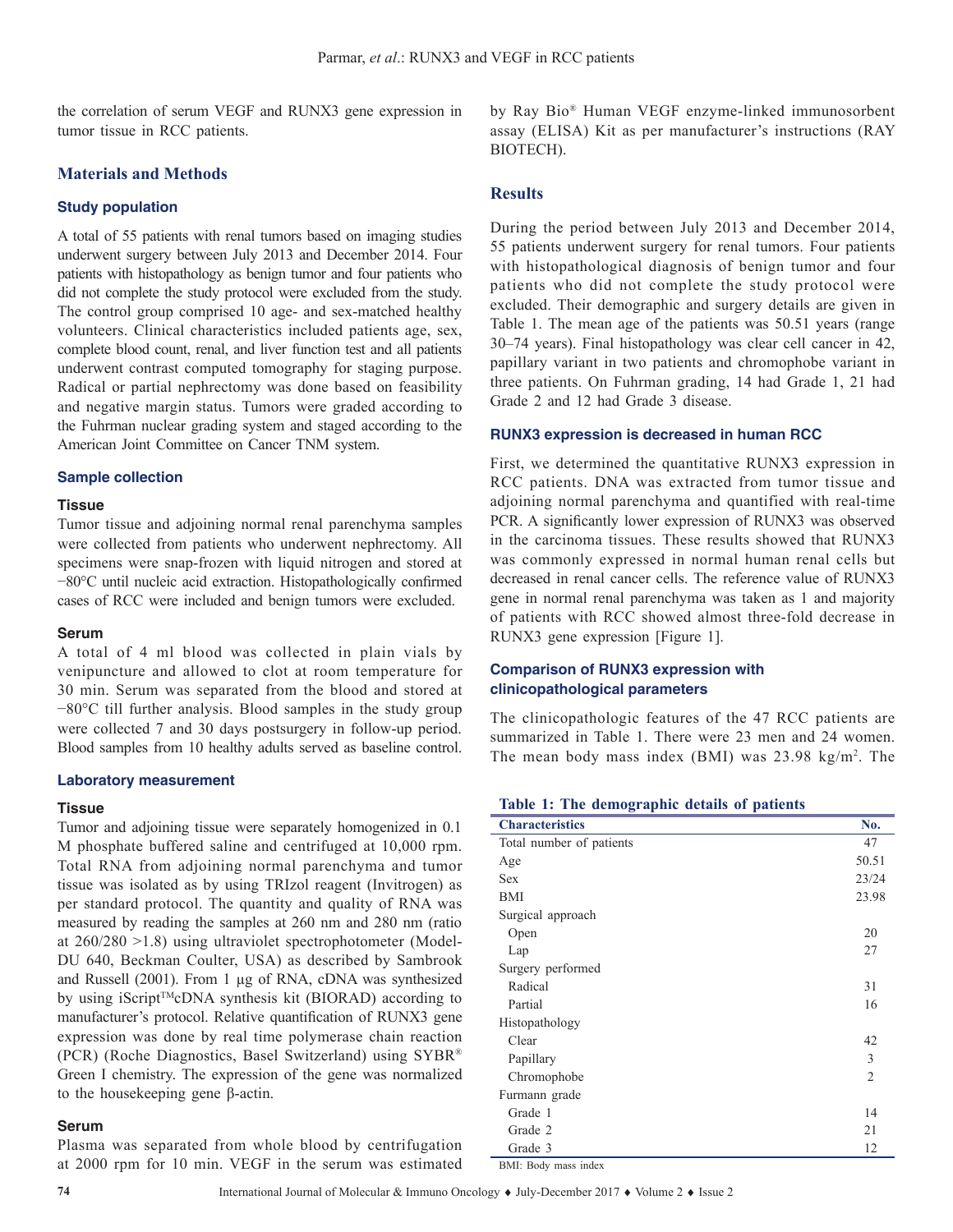RUNX3 expression showed an increasing trend with grade of the disease, though it was not statistically significant [Figure 2]. Four patients with renal tumor tissue had values higher as compared to normal parenchyma, all of them were high-grade tumors according to Furman's grading system. The RUNX3 gene expression was not related to tumor size and histopathology.

#### **Serum VEGF assessment in RCC patients**

The serum VEGF levels in RCC patients were compared with 10 healthy volunteers. The mean baseline serum value of VEGF in RCC patients was significantly higher (mean  $\pm$  standard deviation [SD] - 1177.93  $\pm$  1019.18) as compared to serum levels of VEGF in healthy volunteers using Student's *t-*test  $(570.24 \pm 584.21)$  ( $P < 0.04$ ). The serum VEGF levels showed decreasing trend and returned to near baseline at day 30 after surgery  $(592.07 \pm 576.09)$  [Figure 3].

## **Comparison of serum VEGF with clinicopathological parameters**

Patients with high-grade tumors had high serum levels of VEGF compared with low-grade disease and it was statistically significant using Student's *t*-test (*P* < 0.05) [Figure 4]. The majority of the patients in our study were diagnosed as clear cell cancer and had higher serum levels of VEGF compared to other histopathological variants. Serum VEGF levels were not correlated with size of the tumor (data not shown).

#### **Correlation of RUNX3 gene expression with VEGF levels**

There was one to one correlation between RUNX3 and serum VEGF in all patients and correlation efficient value was 0.58. RUNX3 gene expression was decreased in RCC patients, and serum VEGF was higher in this group of patients [Figure 5].

#### **Discussion**

RUNX family members are major regulators of gene expression in developmental pathways and are critically involved in cellular proliferation and differentiation. Its role in tumorigenesis has been studied extensively in recent years. RUNX family genes were originally cloned as AML2 and localized to chromosome 1p36.1 which is the most frequently affected region in various type of cancers.[11] RUNX proteins have essential functions in both cell proliferation and differentiation in humans. They can act both as protooncogenes and tumor suppressor genes. Li *et al.* investigated the expression and localization of RUNX3 gene in pancreatic tissues and reported that RUNX3 expression was low to absent in normal pancreatic tissues and pancreatic cancer tissues expressed higher RUNX3 gene expression.[12] This is in contrast to studies related to gastric cancer in which RUNX3 expression was lost in  $45-60\%$  of gastric cancer cells,<sup>[13]</sup> but present in normal gastric epithelial cells. A meta-analysis study by Wang *et al* suggested that RUNX3 methylation was associated with an increased risk and progression of esophageal



**Figure 1: The RUNX3 gene expression in tumor tissue of renal cell carcinoma patients. Referrence value taken as 1 for RUNX3 expression in normal parenchyma**



**Figure2: RUNX3 expression with respect to renal cell carcinoma Furmann grading system**



**Figure 3: Serum vascular endothelial growth factor levels in renal cell carcinoma patients in pre- and post-operative period**



**Figure 4: Serum vascular endothelial growth factor in pre- and post-operative period with respect to renal cell carcinoma Furmann grading system**



**Figure 5: One to one correlation of RUNX3 and vascular endothelial growth factor comparison in 47 patients of renal cell cancer**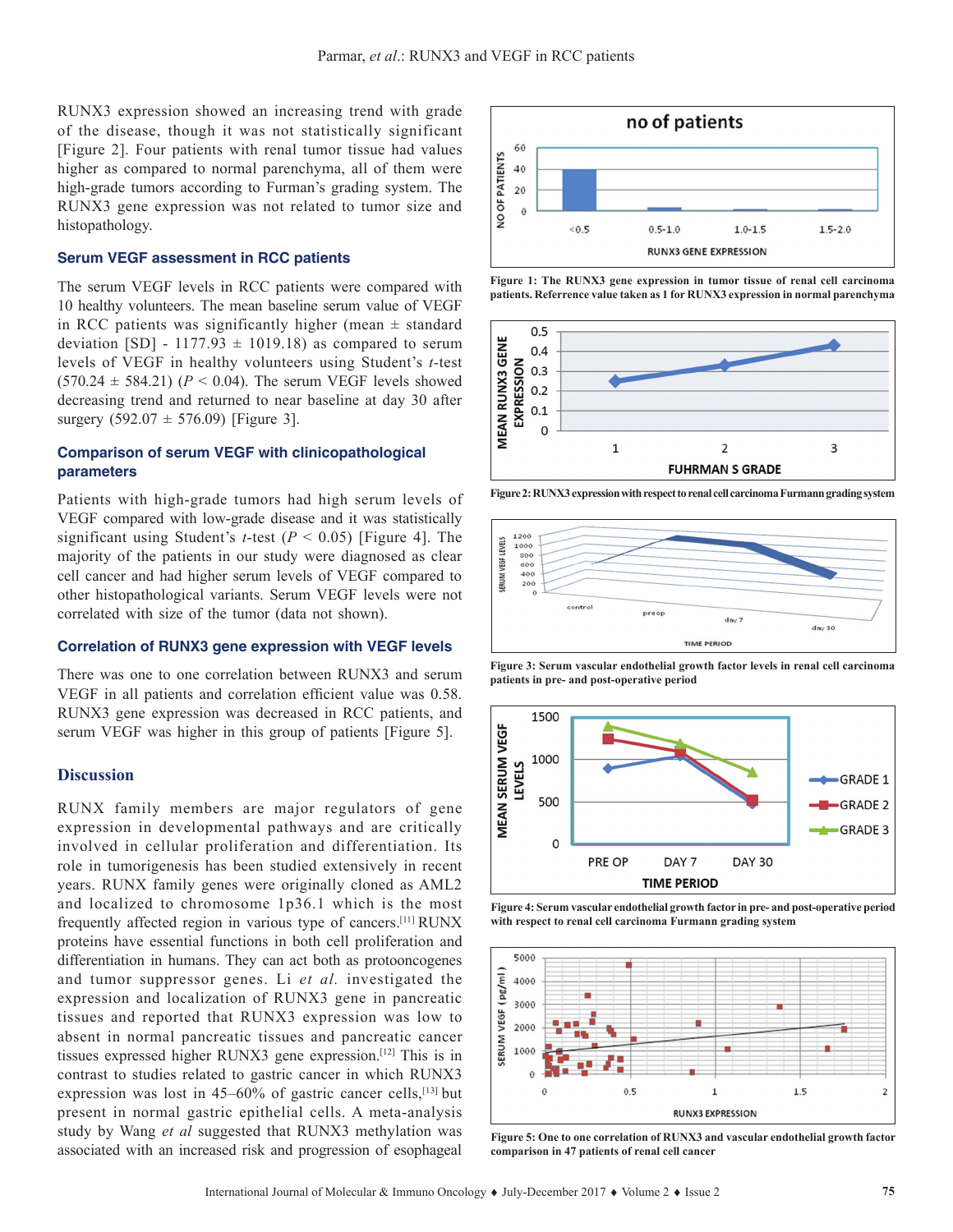cancer. The prevalence of lymph node involvement, tumor size, and histological grade increased in RUNX3 negative patients and was associated with worse survival in esophageal cancer patients.[14] Our study, however, did not show any significant correlation with tumor size, grade, and histopathology.

Studies have shown that *in vitro* expression of RUNX3 in cancer cells reduces cell migration, invasion and angiogenesis abilities, which was consistent with the function of RUNX3 *in vivo* in many cancers such as prostate and renal cancers.<sup>[15,16]</sup> In this context, new insights into targeted therapies linking RUNX3 gene may have some diagnostic and therapeutic implications in RCC patients.

RCC is known for its unpredictable clinical behavior. Considerable efforts have been made to find markers conclusively associated with risk for progressive disease. Neovascularization, an essential event for the growth of solid tumors, is regulated by a number of angiogenic factors. The more vascular tumors are associated with higher risk of metastasis and a less favorable prognosis. The VEGF is thought to play a major role in tumor angiogenesis. Increased expression and prognostic relevance of VEGF have been described in various epithelial and mesenchymal neoplasms. VEGF mRNA is found overexpressed in tumor cells, and secreted VEGF has been localized to the supplying vascular endothelium of tumor cells.<sup>[17]</sup> The microenvironment with gradients of critical nutrients, metabolites, and hypoxia are believed to facilitate VEGF mRNA expression in tumor cells.<sup>[18]</sup> VEGF is perhaps the most studied in cancer progression. VEGF is an important target of HIF and a potent mediator of angiogenesis. VEGF increases vascular permeability; induces endothelial cell (EC) proliferation, survival, migration, and differentiation; and promotes the degradation of the extracellular matrix around sprouting ECs by inducing the expression of proteases. This results in decreased junctional integrity and enhanced vascular permeability. In our present study, we measured serum VEFG using ELISA kit in all RCC patients and healthy volunteers. We observed a significantly higher level of VEGF in RCC patients as compared to healthy volunteers. The higher serum VEGF levels may be due to the fact that VEGF is liberated into the blood circulation by tumor cells secreting various cytokines which induce the expression of VEGF.

Intercurrent disease, medication or platelets count were not taken into account in our study. No difference in serum levels of VEGF was found in relation to gender and all age groups. The serum level of VEGF was assessed in the post-operative period and it was found that serum levels significantly decreased 4 weeks after surgery. There was no significant change in serum levels of VEGF on day 7 after the surgery. This suggests that high levels of VEGF required in physiologic process of wound healing after the surgery and gradual decrease to baseline after healing process. Jan *et al*. studied serum levels of VEGF in patients with RCC and found that serum

levels were significantly higher in RCC patients compared to controls and serum levels of VEGF correlated with clinical stage, histopathological grade of the disease and was associated with adverse survival.<sup>[19]</sup> In our study, patients with high-grade disease had high serum levels of VEGF compared with lowgrade disease and it was statistically significant  $(P < 0.05)$ . The majority of the patients in our study were diagnosed as clear cell cancer and had higher serum levels of VEGF compared to other histopathological variants. However, we did not find any correlation between serum VEGF and other clinicopathological variables including age, gender, tumor size, and BMI.

In the previous studies, it has been shown that *in vitro* expression of RUNX3 gene suppresses migration, invasion, and angiogenesis in RCC.[16] It reduces the capacity of RCC cells supernatant to stimulate proliferation and tube formation of human ECs compared with those of control cells; Peng *et al*. demonstrated that RUNX3 down-regulated VEGF expression via transcriptional repression in human gastric cancer.[13] However, we did not find any correlation between RUNX3 gene and serum VEGF levels.

## **Conclusion**

The results of our study suggest tumor suppressive role of RUNX3 gene in RCC patients. However, it was not correlated with tumor size, grade, and histopathology of the disease. The serum VEGF in RCC patients was markedly higher suggesting it highly vascular tumor. The serum VEGF levels correlated with tumor size and grade in RCC patients and serum levels lowered to baseline at day 30 after surgery. The RUNX3 gene assessed quantitatively was not correlated with serum levels of VEGF. New insights into targeted therapies linking RUNX3 gene may present intriguing possibilities with diagnostic and therapeutic implications in RCC patients.

## **Limitations**

This study has potential limitations. First, the number of patients included in the study was small. Large-scale studies are warranted to establish utility of RUNX3 gene in RCC. Second, follow-up of patients was done only till 30 days after surgery. Longer follow-up and number. of patients presenting with recurrence and death due to advanced disease could help identify the prognostic utility of RUNX3 gene and VEGF. Third, studies to address the molecular mechanism of RUNX3 are needed to better understand the biology and links to VEGF.

#### **References**

- 1. Gupta K, Miller JD, Li JZ, Russell MW, Charbonneau C. Epidemiologic and socioeconomic burden of metastatic renal cell carcinoma (mRCC): A literature review. Cancer Treat Rev 2008;34:193-205.
- 2. Valastyan S, Weinberg RA. Tumor metastasis: Molecular insights and evolving paradigms. Cell 2011;147:275-92.
- 3. Haynes M. Renal cancer. Surgery 2010;28:605-9.
- 4. Ogawa E, Maruyama M, Kagoshima H, Inuzuka M, Lu J, Satake M, *et al.* PEBP2/PEA2 represents a family of transcription factors homologous